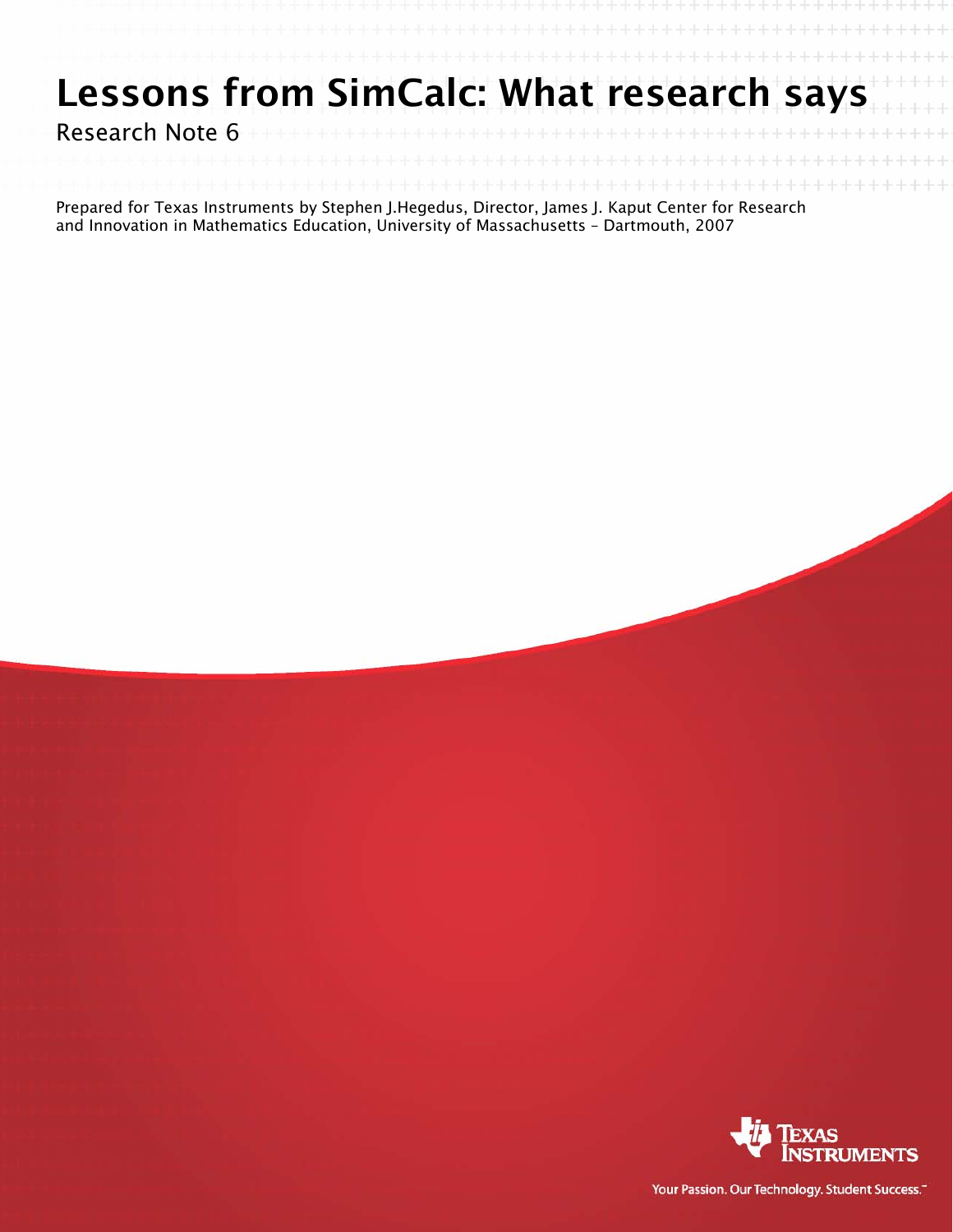## Lessons from SimCalc: What research says

Research Note 6

For over a decade, researchers of the SimCalc Project, based at the James J. Kaput Center for Research and Innovation in Mathematics Education at the University of Massachusetts, Dartmouth, have been striving to fulfill their vision of "democratizing access" to important, advanced mathematics. To this team, democratizing access has meant two things: (1) enabling children from all backgrounds to learn conceptually-rich mathematics and (2) scaling up to demonstrate measurable impact throughout whole districts, regions, and states.

A core belief of the project is that technology can provide a new representational and connectivity infrastructure for teaching and learning. Coupled with the right curriculum, teacher professional development, and school leadership, this infrastructure can make advanced concepts—including those usually addressed only in an elite Calculus course—accessible to many more students and at earlier grade levels. The SimCalc instructional approach emphasizes developing multiple, interrelated mathematical fluencies including both procedural and conceptual (declarative) understandings. For more information on the SimCalc Project, its software and pedagogy see [http://www.simcalc.umassd.edu.](http://www.simcalc.umassd.edu/)

Research evidence of effectiveness of this model is strong, and includes a series of successful tests of the SimCalc approach in a broad range of schools with the full range of contexts and student ability levels. This range of evidence is important because it demonstrates the broad power of the approach. For example, a recent large-scale randomized controlled trial conducted in Texas middle schools produced large effects (Roschelle, et al, 2007). The study reports:

The overall effect size was  $0.84$ , (t(93) =  $9.1$ ,  $P < 0.0001$ ), using a two-level hierarchical linear model with students nested within teacher. The difference between the SimCalc and control groups occurred mostly on the complex portion of the test. The effect size of treatment on this portion was 1.22 (t(93)  $= 10.0$ ,  $P < 0.0001$ ). The effect size of the treatment on the simple portion was  $0.17$  (t(93) = 1.8, P < 0.072, n.s.); many students had mastered these concepts before the unit began… Randomized controlled trials of this scale support the strongest causal inferences, yet are rarely conducted in education…These results support claims (a) that the SimCalc approach was effective in a wide variety of Texas classrooms, (b) that teachers successfully used these materials with a modest investment in training, and (c) that student learning gains were robust despite variation in gender, ethnicity, poverty, and prior achievement.

The SimCalc Project at the University of Massachusetts, Dartmouth and the independent evaluation team at SRI International are conducting extensive additional research. Additional data is being collected in the second year of a  $7<sup>th</sup>$  grade study to look at the effect of ongoing professional development on the impact of technology in student learning. A parallel  $8<sup>th</sup>$  grade study is examining the impact of the SimCalc approach in the learning of linear functions, again across many regions of Texas. A pilot study in Singapore is exploring the extension of these findings internationally.

The SimCalc Project is significant to the entire community of educators using TI graphing calculators and classroom networking technology, at every level and in every math and science curriculum, whether or not they choose to use the SimCalc tools and curricula. The project continues to yield both valuable curricula and professional development, and important lessons on how to improve mathematics teaching and learning. Among the most important implications for instruction are:

 *Multiple, Dynamically Linked Representations.* Math and science have evolved a variety of visual, verbal and symbolic systems for representation of their core principles. SimCalc illustrates the power of linking these representations dynamically, so that students can see how one representation changes when others do. This not only builds deep understanding, but it helps overcome the inabilities of any single representation

*SimCalc is a promising model for teaching mathematics in a technology-facilitated environment. At the heart of the model is the use of technology to integrate graphical, dynamic and linguistic representation to enhance student learning. At Texas Instruments, we see implications that extend far beyond the project and are important to the entire graphing calculator and classroom networking community in math and science education.*

- -